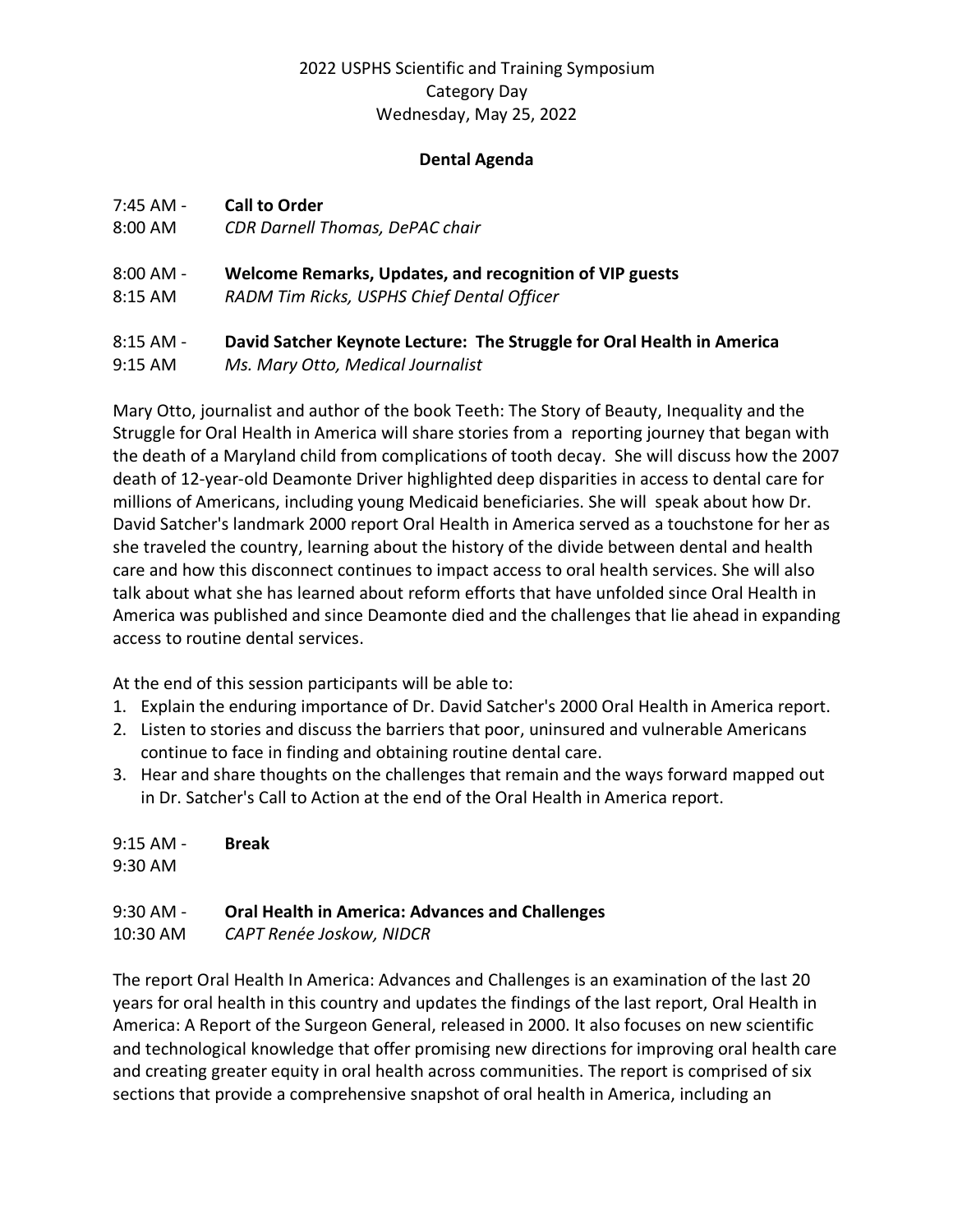## 2022 USPHS Scientific and Training Symposium Category Day Wednesday, May 25, 2022

examination of oral health across the lifespan and a look at the impact it has on communities and the economy. This presentation will provide an overview of report findings and key takeaway messages.

At the end of this session participants will be able to:

- 1. Identify persistent oral health challenges (since the 2000 Surgeon General's Report on Oral Health)
- 2. List social determinants of health that impact oral health
- 3. Describe "calls to action" to improve the nation's oral health

#### 10:30 AM - **DePAC Awards Ceremony**

11:00 AM *RADM Tim Ricks, USPHS Chief Dental Officer* 

Every year the Dental Professional Advisory Committee (DePAC) awards individuals for their accomplishments in the Public Health Service Dental Category

11:00 AM - **Break in Exhibit Hall**

1:00 PM

1:00 PM - **Invocation/Moment of Silence/Luncheon**

1:15 PM

- 1:15 PM **Treating the Bisphosphonate and Anticoagulated Patient**
- 2:15 PM *CDR Justin Sikes, OMFS, IHS*

Within the Indian Health Service, we see patients with complex medical histories. This lecture will provide a window into the practice of an IHS provider and give some practical tips on how to best treat medically complex patients.

At the end of this session participants will be able to:

- 1. Discuss changes in medical management with bisphosphonates and anticoagulation
- 2. Manage bleeding risks within the oral surgery patient
- 3. Manage the bisphosphonate patient pre- and post-operatively

## 2:15 PM - **Embracing a Culture of Safety in Dentistry**

3:15 PM *Dr. Steve Geiermann, ADA Council* 

In light of an evidence-based approach to practice, most dental professionals consider dental care to be safe and effective; but as our medical colleagues discovered three decades ago, we don't know what we don't know. The dental profession has no systematic mechanism to document blamelessly adverse events and risks to patient and provider safety. There is no sanctioned methodology by which dentists can collectively learn from the experience of others